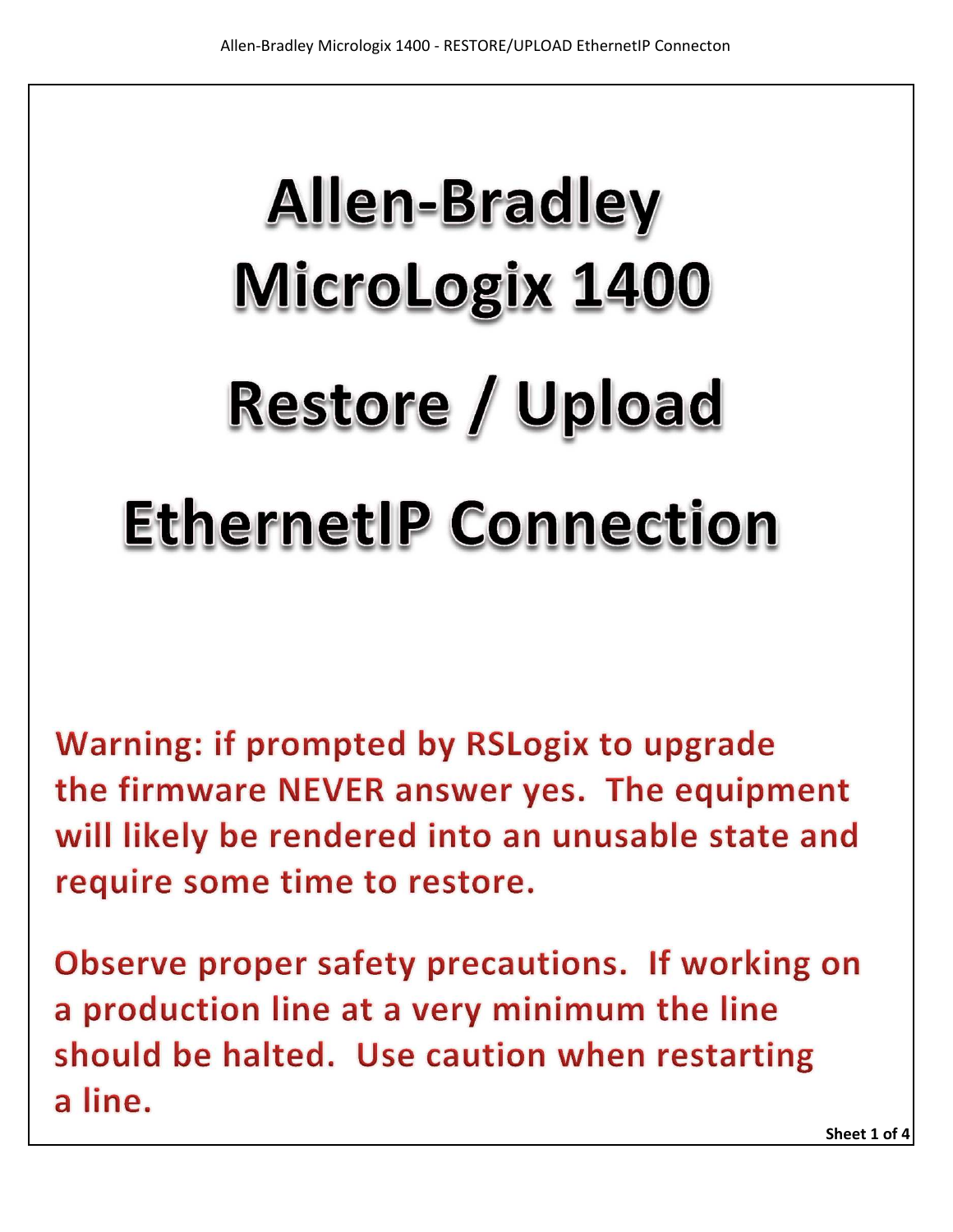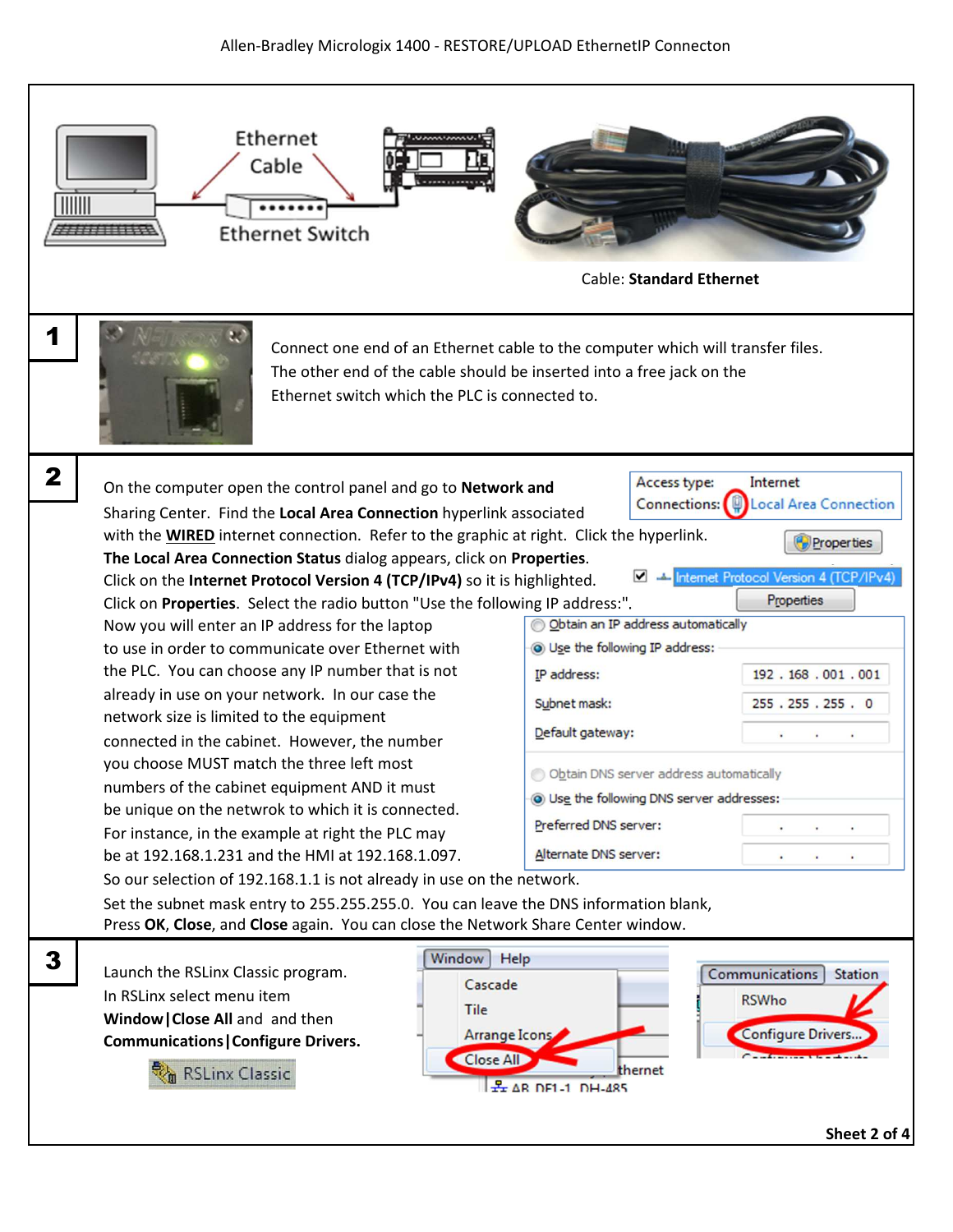| 4  |                                                                                                                                                                                                                                         |                                                                                   | Configured Drivers:                         |      |                             | Configure                                        |  |
|----|-----------------------------------------------------------------------------------------------------------------------------------------------------------------------------------------------------------------------------------------|-----------------------------------------------------------------------------------|---------------------------------------------|------|-----------------------------|--------------------------------------------------|--|
|    | In the Configure Drivers, Name                                                                                                                                                                                                          |                                                                                   | Name and Description                        |      | <b>Status</b>               |                                                  |  |
|    | and Description list box there                                                                                                                                                                                                          |                                                                                   | AB DF1-1 DH485 Sta: 0 COM6:PORT CONFLIC     |      | <b>Running</b>              | Startup                                          |  |
|    | may be several drivers currently                                                                                                                                                                                                        |                                                                                   |                                             |      |                             | Start                                            |  |
|    | running. For each item listed,<br>select the item, click Stop, select                                                                                                                                                                   |                                                                                   |                                             |      |                             | Stop                                             |  |
|    | the item again, and click Delete.                                                                                                                                                                                                       |                                                                                   |                                             |      |                             |                                                  |  |
|    |                                                                                                                                                                                                                                         |                                                                                   |                                             |      |                             | Delete                                           |  |
| 5  |                                                                                                                                                                                                                                         |                                                                                   |                                             |      | Available Driver Types:     |                                                  |  |
|    | Still in the Configure Drivers window click the drop down box labeled                                                                                                                                                                   |                                                                                   |                                             |      |                             |                                                  |  |
|    | Available Driver Types and select Ethernet/IP Driver. Then click                                                                                                                                                                        |                                                                                   |                                             |      |                             | 1784-U2DHP for DH+ devices<br>RS-232 DF1 devices |  |
|    | Add New and then OK. Use the default driver name.<br>⊡Ethernet devices                                                                                                                                                                  |                                                                                   |                                             |      |                             | EtherNet/IP Driver                               |  |
|    |                                                                                                                                                                                                                                         |                                                                                   |                                             |      |                             | 1704 DK TY(D) /DOMK for DULL                     |  |
| 6  |                                                                                                                                                                                                                                         |                                                                                   |                                             |      |                             |                                                  |  |
|    | This screen ask that you select the Ethernet adaptor on the laptop that will communicate with the<br>PLC (the wired connection). This will be the same IP address you entered in step 2.                                                |                                                                                   |                                             |      |                             |                                                  |  |
|    | Click OK then Close.<br>EtherNet/IP Settings                                                                                                                                                                                            |                                                                                   |                                             |      |                             |                                                  |  |
|    |                                                                                                                                                                                                                                         |                                                                                   |                                             |      |                             |                                                  |  |
|    | <sup>6</sup> Browse Local Subnet<br>C Browse Remote Subnet                                                                                                                                                                              |                                                                                   |                                             |      |                             |                                                  |  |
|    | <b>IP Address</b><br>Description<br><b>Windows Default</b>                                                                                                                                                                              |                                                                                   |                                             |      |                             |                                                  |  |
|    | Microsoft Virtual WiFi Miniport Adapter<br>unknown                                                                                                                                                                                      |                                                                                   |                                             |      |                             |                                                  |  |
|    | Bluetooth Device (Personal Area Network)<br>unknown<br>Intel(R) Centrino(R) Advanced-N 6200 AGN<br>unknown                                                                                                                              |                                                                                   |                                             |      |                             |                                                  |  |
|    |                                                                                                                                                                                                                                         |                                                                                   | Intel(R) 82577LM Gigabit Network Connection |      | 10.6.29.121                 |                                                  |  |
|    |                                                                                                                                                                                                                                         |                                                                                   |                                             |      |                             |                                                  |  |
| 7  | $\triangledown$ Autobrowse<br>to Pe TT<br>Browsing - no<br>Refresh<br>In RSLinx select menu item Communications   RSWho.                                                                                                                |                                                                                   |                                             |      |                             |                                                  |  |
|    | 日 Workstation, WMQUHGW-64L<br>B 28 Linx Gateways, Ethernet                                                                                                                                                                              |                                                                                   |                                             |      |                             |                                                  |  |
|    | Expand the AB_ETHIP-1, Ethernet tree item and click<br>습 옵 AB_ETHIP-1, Ethernet<br>on the MicroLogix 1400                                                                                                                               |                                                                                   |                                             |      |                             |                                                  |  |
|    | Communications Station<br>90, Workstation, DF1-COM6<br>branch.                                                                                                                                                                          |                                                                                   |                                             |      |                             |                                                  |  |
|    |                                                                                                                                                                                                                                         | RSWI                                                                              |                                             |      | 01, MicroLogix 1400, 10117A |                                                  |  |
| 8  |                                                                                                                                                                                                                                         |                                                                                   |                                             |      | RSLogix 500                 |                                                  |  |
|    | <b>RSLogix 500 English</b><br>Launch the RSLogix 500 application.<br>View<br>File<br>Comms<br>Tools<br>Window<br><b>Release-Notes</b><br>In the RSLogix application select<br>ĉ<br>D<br>ь<br>System Comms<br><b>RSLogix 500 English</b> |                                                                                   |                                             |      |                             |                                                  |  |
|    |                                                                                                                                                                                                                                         |                                                                                   |                                             |      |                             |                                                  |  |
|    | menu item Comms   Who Active                                                                                                                                                                                                            |                                                                                   | ÷.<br><b>RSI ogiv SUULLEnternrise Ser</b>   |      | <b>OFFLINE</b>              | <b>Who Active Go Online</b>                      |  |
|    | Go Online.                                                                                                                                                                                                                              |                                                                                   |                                             |      | $\sim$ $\sim$ $\sim$        |                                                  |  |
| 9  |                                                                                                                                                                                                                                         |                                                                                   |                                             |      | Communications              |                                                  |  |
|    | Select the MicroLogix 1400 branch in the Communications<br>$\overline{\mathbf{v}}$ Autobrowse<br>to <sup>B</sup> e iii<br>Refresh                                                                                                       |                                                                                   |                                             |      |                             |                                                  |  |
|    | dialog. In RSLogix 500 select menu item File   Open and<br>□ 图 Workstation, WMQUHGW-64L                                                                                                                                                 |                                                                                   |                                             |      |                             |                                                  |  |
|    | After the PLC application opens                                                                                                                                                                                                         | select the file you wish to upload.<br>RSLogix 500<br>E-B Linx Gateways, Ethernet |                                             |      |                             |                                                  |  |
|    | View<br>File<br>Comms<br><sub>E</sub> -B AB_ETHIP-1, Ethernet<br>select menu item Comms   Who Active Go                                                                                                                                 |                                                                                   |                                             |      |                             |                                                  |  |
|    | New<br>00, Workstation, DF1-COM6<br>Online. Select the MictoLogix and click OK.<br><b>axia</b> 01, MicroLogix 1400, 10117A                                                                                                              |                                                                                   |                                             |      |                             |                                                  |  |
|    |                                                                                                                                                                                                                                         |                                                                                   |                                             | Open |                             |                                                  |  |
|    | In RSLogix select menu item Comms   Upload. The Going Online Programming State dialog                                                                                                                                                   |                                                                                   |                                             |      |                             |                                                  |  |
| 10 | will appear. Click Cancel. Next the 'in progress' dialog will appear. Wait for the transfer to finish.                                                                                                                                  |                                                                                   |                                             |      |                             |                                                  |  |
|    |                                                                                                                                                                                                                                         |                                                                                   |                                             |      |                             |                                                  |  |